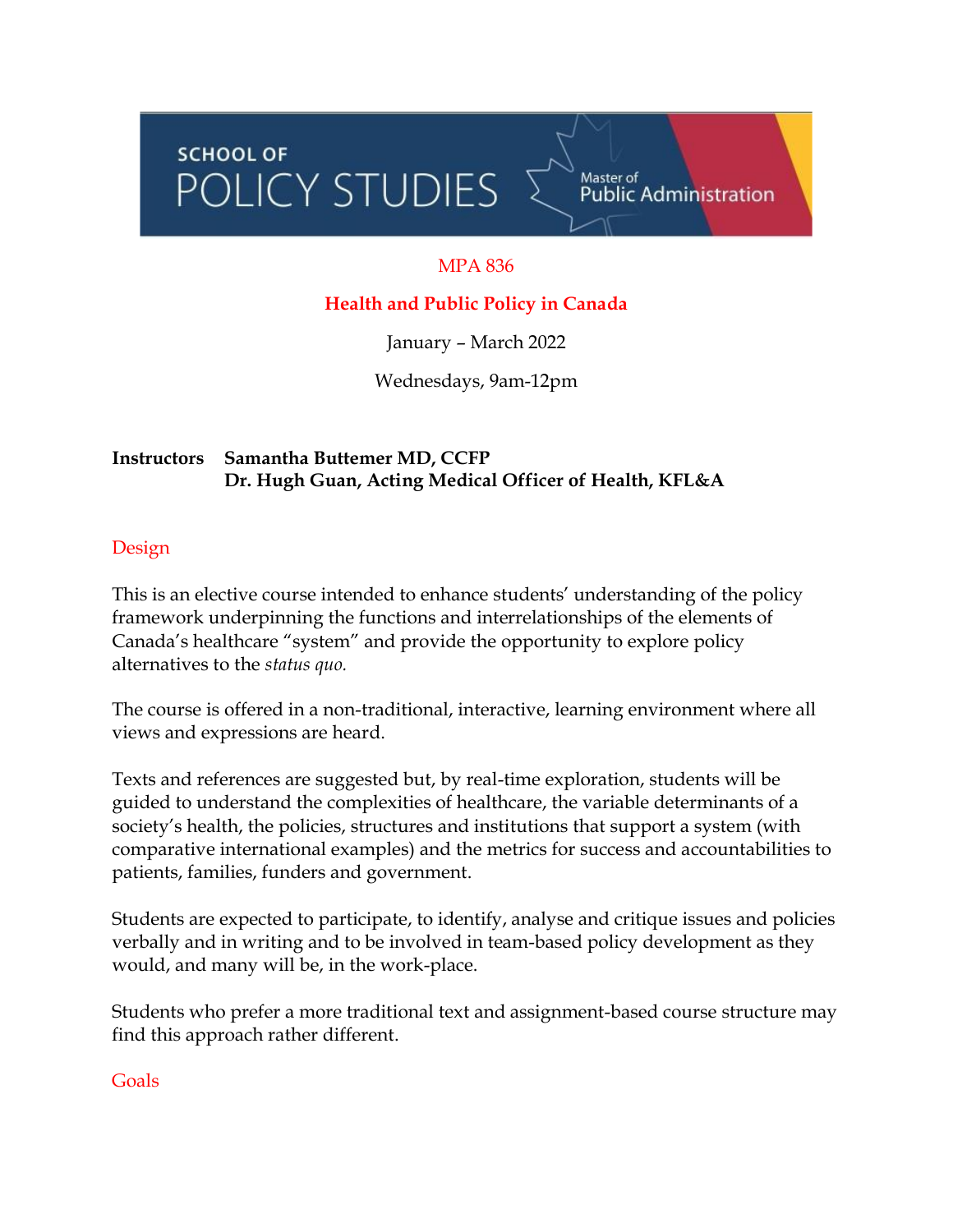Students will be encouraged to:

- develop as critical thinkers,
- identify health policy issues (at the provincial, federal or global level),
- search for, marshall, analyse and critically appraise evidence bearing on those issues and
- develop, concisely describe and defend, orally and in writing, realistic policy options for healthcare reform and implementation as if to an audience of the deputy and Minister of Health and Long- Term Care or equivalent.

#### **Structure**

Twelve 2-hour virtual real-time sessions + offline guidance with instructors Teamwork required Student presentations required Individual class participation expected Final briefing paper required

## Student responsibilities in the course

# 1 Occasional reading

Sources recommended include:

- The King's Fund
	- o [https://www.kingsfund.org.uk](https://www.kingsfund.org.uk/)
- Longwoods
	- o [https://www.longwoods.com](https://www.longwoods.com/)
- The Commonwealth Fund
	- o [https://www.commonwealthfund.org](https://www.commonwealthfund.org/)
- HealthyDebate
	- o [https://healthydebate.ca](https://healthydebate.ca/)
- Newspapers with national focus e.g.
	- o The Globe and Mail [https://www.theglobeandmail.com](https://www.theglobeandmail.com/)
	- o The National Post [https://nationalpost.com](https://nationalpost.com/)
	- o The Toronto Star [https://www.thestar.com](https://www.thestar.com/)
- QSPS Health Policy Blogs <http://www.queensu.ca/connect/policyblog/>
- 2. Team Policy Presentations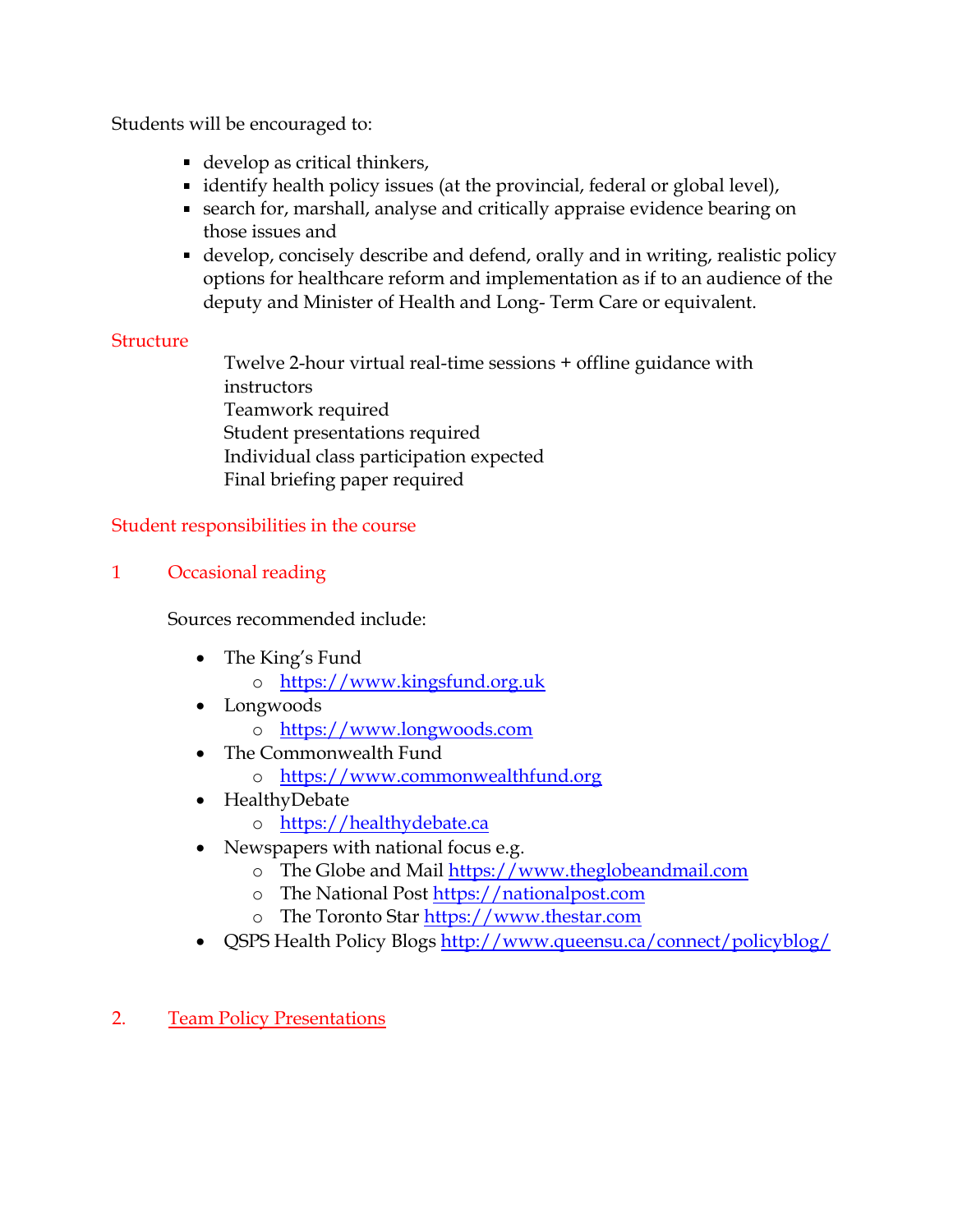The class will be formed into teams and each week one team will present a policy proposal. *Instructors will be available to teams to guide their policy proposal development*.

The Policy Presentations topic to be developed is described in the weekly course calendar that follows below.

One team will present each session. Each team is required to:

- Address the assigned policy challenge; reframing the challenge is permissible if the assigned topic is, in your opinion, improperly framed. Any modification must be justified.
- Present the proposed policy, or policy options, which addresses the issue at hand; derive evidence that supports the selected policy; address the various ramifications and implications of the policy option (e.g. financial, political); outline implementation steps and how and over what time line success or failure might be measured. Consideration of public vs private funding/delivery methods should be included.

The team will present as if to the deputy and Minister of Health (and any expert retained by the Minister) for 30 minutes maximum following which there will be questions and discussion from the class

*A pre-circulated written policy brief* shall be distributed electronically before the start of the class (preferably the prior evening).

# 3. Final Policy review

Each student will create a "Memorandum to Cabinet" based on the ten team policy presentations. Of the ten topics/problems considered, please advise the Minister which you consider a) the most difficult to solve and b) that which has the greatest potential to contribute to the efficiency and effectiveness of the health/healthcare "system" over the long term? Give reasons for a) and b) which may not refer to the same topic/problem.

Maximum 1500 words.

# 4. Participation

The class experience is intended to encourage individual and collective participation in an environment of respect and listening.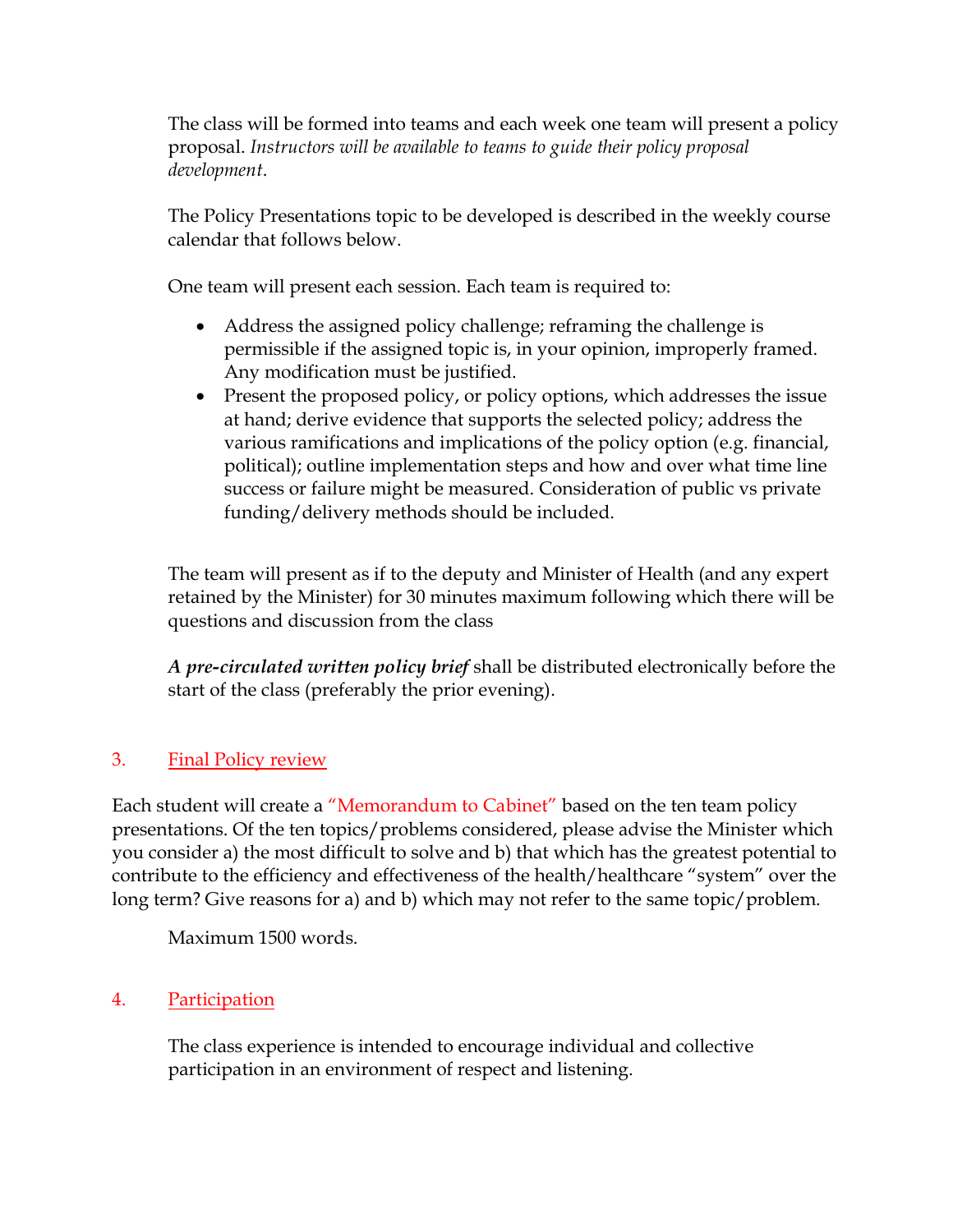Final letter Grading will be based on:

| Team-work and presentation            | 45% |
|---------------------------------------|-----|
| Final Policy brief                    | 45% |
| Class Participation                   |     |
| (quality > quantity; incl attendance) | 10% |

Readings to support your learning (*under review*)

The following sources are suggested:

#### General Health Policy Sources

Canada Health Act R.S.C., 1985, c. C-6 [http://laws-lois.justice.gc.ca/PDF/C-6.pdf](https://can01.safelinks.protection.outlook.com/?url=http%3A%2F%2Flaws-lois.justice.gc.ca%2FPDF%2FC-6.pdf&data=02%7C01%7Cdavid.walker%40queensu.ca%7C9fb1ff2b2b3c4c2b329808d762e5a89c%7Cd61ecb3b38b142d582c4efb2838b925c%7C1%7C0%7C637086610821506089&sdata=OKuANjijw5pfHHvkQV11RPXC1BrXf4bIpsH2ahGpOaY%3D&reserved=0)

Exploring the 70/30 Split: How Canada's Health System is Financed [https://secure.cihi.ca/estore/productFamily.htm?pf=PFC588&lang=en&media=](https://secure.cihi.ca/estore/productFamily.htm?pf=PFC588&lang=en&media=0) [0](https://secure.cihi.ca/estore/productFamily.htm?pf=PFC588&lang=en&media=0)

International Health Care System Profiles. The Commonwealth Fund. [https://www.commonwealthfund.org/international-health-policy](https://www.commonwealthfund.org/international-health-policy-center/system-profiles)[center/system-profiles](https://www.commonwealthfund.org/international-health-policy-center/system-profiles)

Chapter 5: Health, Commission on the Reform of Ontario's Public Services. Public services for Ontarians: A path to sustainability and excellence. [https://www.fin.gov.on.ca/en/reformcommission/chapters/ch5.ht](https://can01.safelinks.protection.outlook.com/?url=https%3A%2F%2Fwww.fin.gov.on.ca%2Fen%2Freformcommission%2Fchapters%2Fch5.html&data=02%7C01%7Cdavid.walker%40queensu.ca%7C9fb1ff2b2b3c4c2b329808d762e5a89c%7Cd61ecb3b38b142d582c4efb2838b925c%7C1%7C0%7C637086610821516085&sdata=7VkZqVE2%2FcK9ftA5pszzAx3JIqpsod1dAQecpOpsFCI%3D&reserved=0) [ml](https://can01.safelinks.protection.outlook.com/?url=https%3A%2F%2Fwww.fin.gov.on.ca%2Fen%2Freformcommission%2Fchapters%2Fch5.html&data=02%7C01%7Cdavid.walker%40queensu.ca%7C9fb1ff2b2b3c4c2b329808d762e5a89c%7Cd61ecb3b38b142d582c4efb2838b925c%7C1%7C0%7C637086610821516085&sdata=7VkZqVE2%2FcK9ftA5pszzAx3JIqpsod1dAQecpOpsFCI%3D&reserved=0)

Unleashing Innovation: Excellent Healthcare for Canada: Report on the Advisory Council on Health Care Innovation [http://healthycanadians.gc.ca/publications/health-system-systeme](http://healthycanadians.gc.ca/publications/health-system-systeme-sante/report-healthcare-innovation-rapport-soins/alt/report-healthcare-innovation-rapport-soins-eng.pdf)[sante/report-healthcare-innovation-rapport-soins/alt/report-healthcare](http://healthycanadians.gc.ca/publications/health-system-systeme-sante/report-healthcare-innovation-rapport-soins/alt/report-healthcare-innovation-rapport-soins-eng.pdf)[innovation-rapport-soins-eng.pdf](http://healthycanadians.gc.ca/publications/health-system-systeme-sante/report-healthcare-innovation-rapport-soins/alt/report-healthcare-innovation-rapport-soins-eng.pdf)

The People's Health Care Act, 2019, S.O. 2019, c. 5 - Bill 74 <https://www.ontario.ca/laws/statute/s19005>

Hallway Health Care: A System Under Strain: First Interim Report from the Premier's Council on Improving Healthcare and Ending Hallway Medicine [http://www.health.gov.on.ca/en/public/publications/premiers\\_council/report](http://www.health.gov.on.ca/en/public/publications/premiers_council/report.aspx) [.aspx](http://www.health.gov.on.ca/en/public/publications/premiers_council/report.aspx)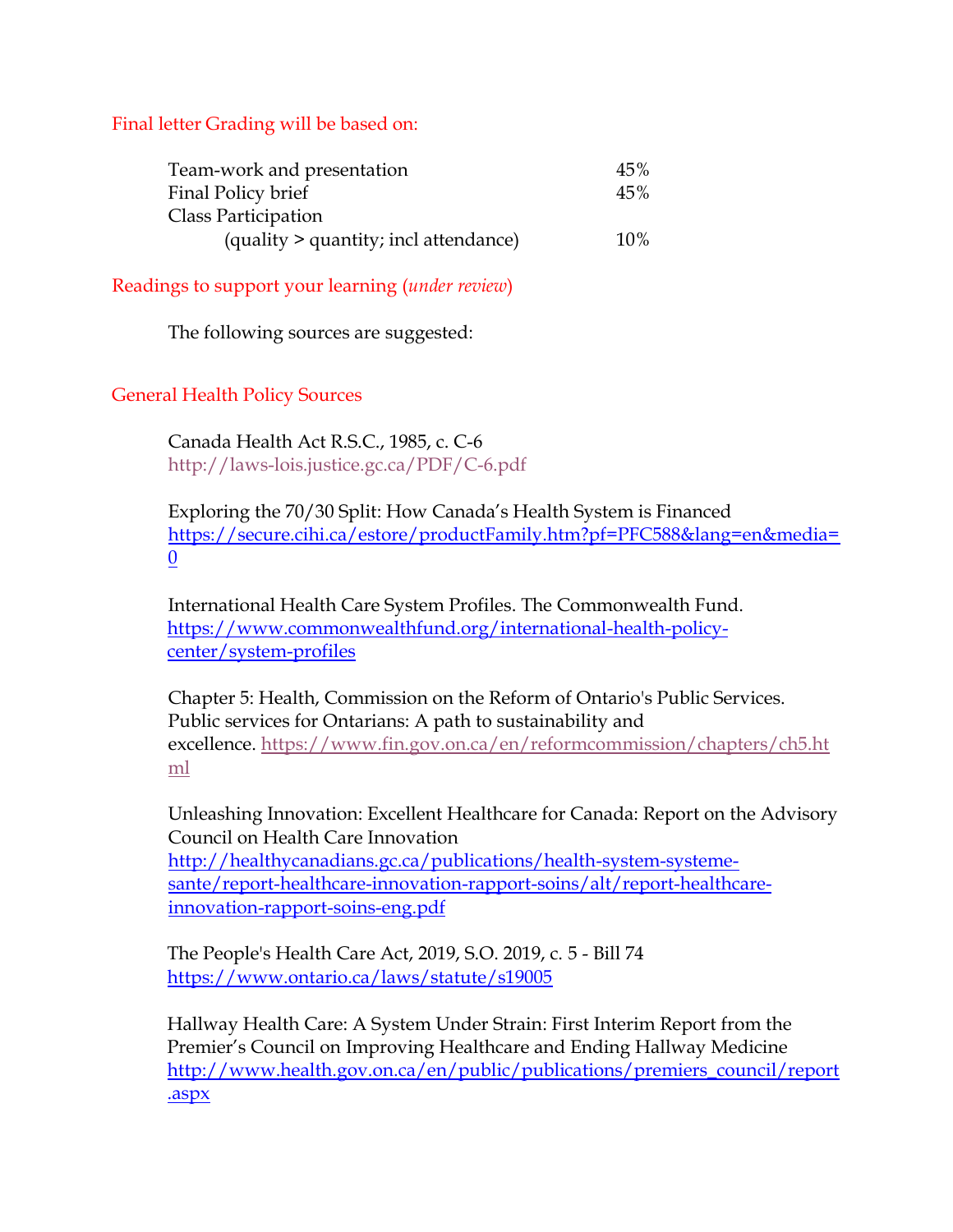Scott D, Klein E, Golshan T. Everybody Covered: What the US can learn from other countries' health systems.

<https://www.vox.com/2020/1/13/21055327/everybody-covered>

## Light reading

- *Better Now: Six Big Ideas to Improve Health Care for all Canadians* Danielle Martin, pub Penguin
- *Matters of Life and Death: Public Health Issues in Canada* Andre Picard, pub Douglas & McIntyre
- *Being Mortal* Atul Gawande, pub. Doubleday

#### **Professors**

**Dr. Samantha Buttemer MD** is an adjunct faculty member, a qualified family physician completing a fellowship program in Public Health and Preventive Medicine at Queen's based at the Kingston, Frontenac, Lennox and Addington Health Unit. Graduated with distinction from the MSc Public Health program of the London UK School of Hygiene and Tropical Medicine. Member of the QSPS Health Policy Council. sbuttemer@qmed.ca

**Dr. Hugh Guan** is the Acting Medical Officer of Health at Kingston, Frontenac, and Lennox & Addington Public Health and an Adjunct Assistant Professor in Department of Medicine and Department of Family Medicine. He completed his medical degree at McMaster University, public health and preventive medicine residency program at Queen's University, and a MSc in Public Health at the London School of Hygiene and Tropical Medicine. His areas of interest are in communicable diseases and health systems. [thg@queensu.ca](mailto:thg@queensu.ca)

#### **STATEMENT OF INCLUSION**

In this class I will work to promote an anti-discriminatory environment where everyone feels respected, valued and welcomed. It is my intent to produce materials and activities that are respectful of the diversity of students and the experiences each of you brings to this class. Students are encouraged to participate during class. Because the class will represent a diversity of people, beliefs, backgrounds and experiences, every member of our class (including me, of course) must show respect for all other members.